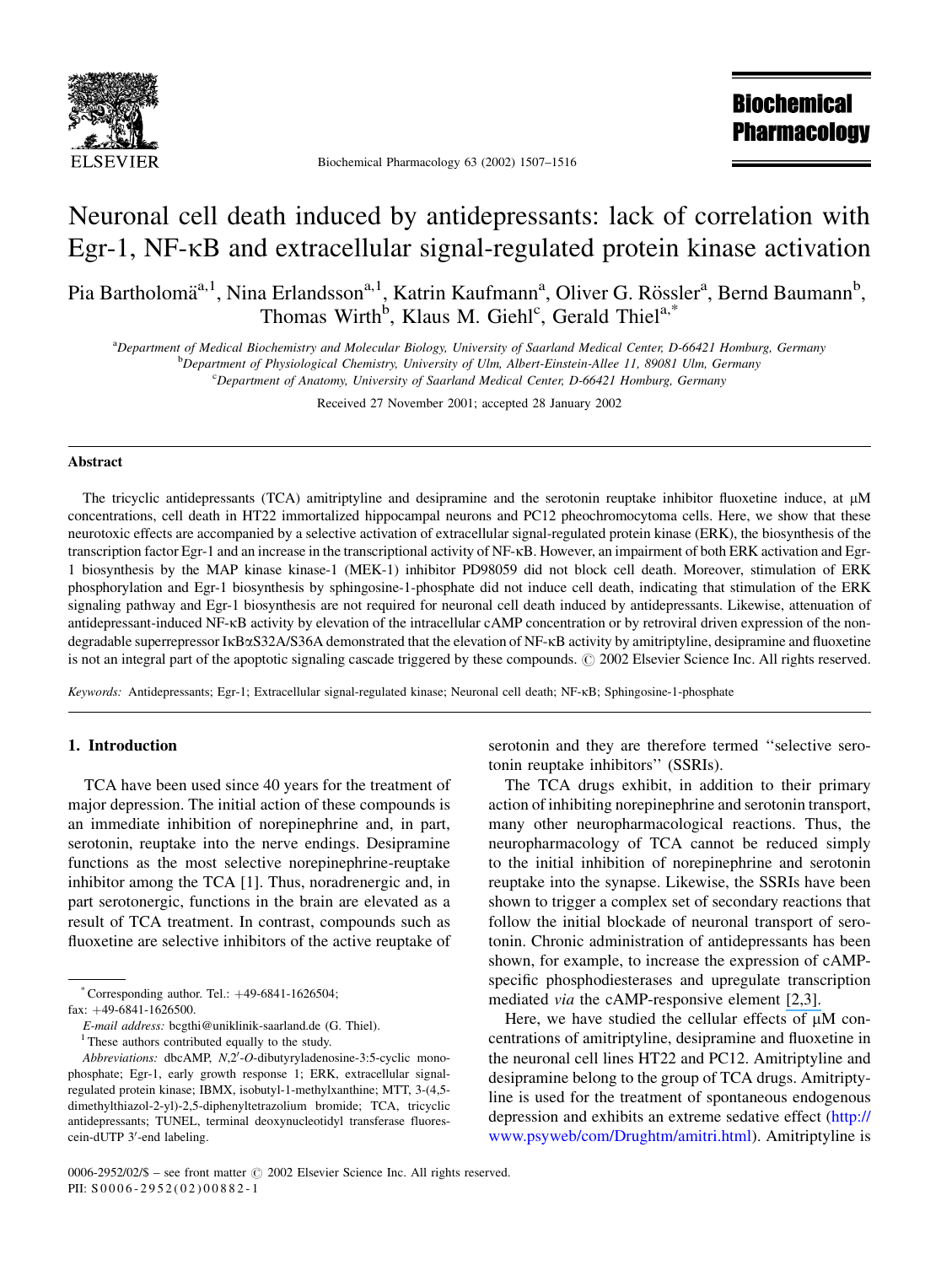still the "leading antidepressant" after 40 years of research [4]. Desipramine is used for the treatment of endogenous depression and is also known to reduce the craving for cocaine (http://www.psyweb/com/Drughtm/desipr.html). Fluoxetine (Prozac) is a serotonin-specific drug used in the treatment of depression. Fluoxetine is often administrated to patients not responding to heterocyclic antidepressants.

Recently, tricyclic antidepressants and selective serotonin uptake inhibitors were reported to induce apoptosis in neuronal and glioma cells and in lymphocytes [5–7]. It has been proposed that those compounds generate oxidative stress and a subsequent activation of the transcription factor NF-KB, that finally leads to cell death [7]. NF-KB has been proposed to function either as a pro-apoptotic or as an anti-apoptotic protein, determined by the cell type and the apoptotic inducers. Recently, we generated a PC12 pheochromocytoma cell line expressing an NF-KB-responsive reporter gene. Additionally, a cell line was engineered that expresses—together with the NF-KB-responsive reporter gene—a non-degradable form of IKB that impairs  $NF$ - $\kappa$ B activation by retaining  $NF$ - $\kappa$ B in the cytoplasma (Erlandsson, Baumann, Rössler, Kaufmann, Giehl, Wirth and Thiel, manuscript submitted). The fact that the activation of NF-KB was proposed to be responsible for the neurotoxic effects of µM concentration of antidepressants [7] prompted us to investigate the relationship between NF-KB activity and neuronal cell death using these PC12 cell lines as tools. Moreover, we have studied the functional role of ERK in amitriptyline, desipramine or fluoxetine treated HT22 immortalized hippocampal cells, because in these cells, a persistent activation of ERK has been reported to be associated with glutamate-induced oxidative toxicity [8], suggesting that antidepressant-induced cell death may require an activation of ERK. The results show that  $\mu$ M concentrations of antidepressants induce a specific signaling cascade in neuronal cells involving an activation of ERK, synthesis of the zinc finger protein Egr-1, and stimulation of NF-KB. However, we provide evidence that activation of ERK and NF-KB as well as the synthesis of Egr-1 are not required for the cell damage induced by amitriptyline, desipramine or fluoxetine.

#### 2. Materials and methods

### 2.1. Chemicals

Amitriptyline, desipramine, 3-(4,5-dimethylthiazol-2yl)-2,5-diphenyltetrazolium bromide (MTT), fluoxetine, isobutyl-1-methylxanthine (IBMX), N,2'-O-dibutyryladenosine-3:5-cyclic monophosphate (dbcAMP), and puromycin were purchased from Sigma-Aldrich Chemie GmbH. G418, neurobasal medium and  $N_2$ -supplement were from Invitrogen GmbH. The MEK inhibitor PD98059 was purchased from Calbiochem (# S513000).

#### 2.2. Cell culture

The HT22 immortalized hippocampal cell line was a kind gift of David Schubert, The Salk Institute, La Jolla, CA [9]. The cells were cultured in DMEM medium supplemented with 10% heat inactivated fetal calf serum, 100 U/mL penicillin, 100 μg/mL streptomycin and 2 mM glutamine. The PC12KBluc cell line is an engineered subclone of PC12 pheochromocytoma cells containing an integrated  $\kappa$ B-dependent luciferase reporter transcription unit. Cells were maintained in RPMI medium supplemented with 10% heat inactivated horse serum, 5% heat inactivated fetal calf serum, 100 U/mL penicillin, 100 µg/ mL streptomycin, 2 mM glutamine, and 2.0 µg/mL puromycin at 37° in 5%  $CO<sub>2</sub>$ . PC12 $\kappa$ Bluc-I $\kappa$ B $\alpha$ S32A/S36A cells and PC12KBluc-neo cells that express the nondegradable IKBaS32A/S36A mutant or neomycin acetyltransferase, respectively, were additionally cultured in 0.6 mg/mL G418. The generation of these PC12 cell lines were described recently (Erlandsson, Baumann, Rössler, Kaufmann, Giehl, Wirth and Thiel, manuscript submitted).

#### 2.3. Reporter gene assays

To measure NF-KB activities in PC12KBluc cells, cells were seeded at the density of  $2 \times 10^5$  cells per well into 12well plates in RPMI medium supplemented with 10% heat inactivated horse serum, 5% heat inactivated fetal calf serum, 100 U/mL penicillin, 100 µg/mL streptomycin and 2 mM glutamine, and incubated overnight. The next day, the medium was changed to neurobasal medium containing 100 U/mL penicillin, 100 μg/mL streptomycin, 2 mM glutamine and 1%  $N_2$ -supplement. The cells were incubated for a further 24 hr period, the medium was renewed and the drugs were applied to the cells as indicated. Cells were harvested in cold PBS, washed twice and lysed using reporter lysis buffer (#397A) from Promega GmbH. Luciferase activities were measured as described [10]. Protein concentrations were determined using the BCA assay (Pierce). Luciferase activities were expressed as luciferase light units/µg protein. The experiments were done at least twice with similar results obtained each time.

#### 2.4. Survival assays and detection of apoptotic markers

Cells were seeded in quadruplicate at a density of  $2.5 \times 10^3$  (HT22 cells) or  $1 \times 10^4$  cells per well  $(PC12\kappa$ Bluc cells) in 96-well plates in serum-containing medium. For HT22, the serum concentration was reduced to 5%. 24 hr later, the medium was renewed for HT22 cells and the drugs were added. For PC12KBluc cells, the medium was replaced by neurobasal medium containing 100 U/mL penicillin, 100 μg/mL streptomycin, 2 mM glutamine and  $1\%$  N<sub>2</sub>-supplement. The cells were incubated for 24 hr and the medium was renewed before the application of the compounds. The mitochondrial reduction capacities were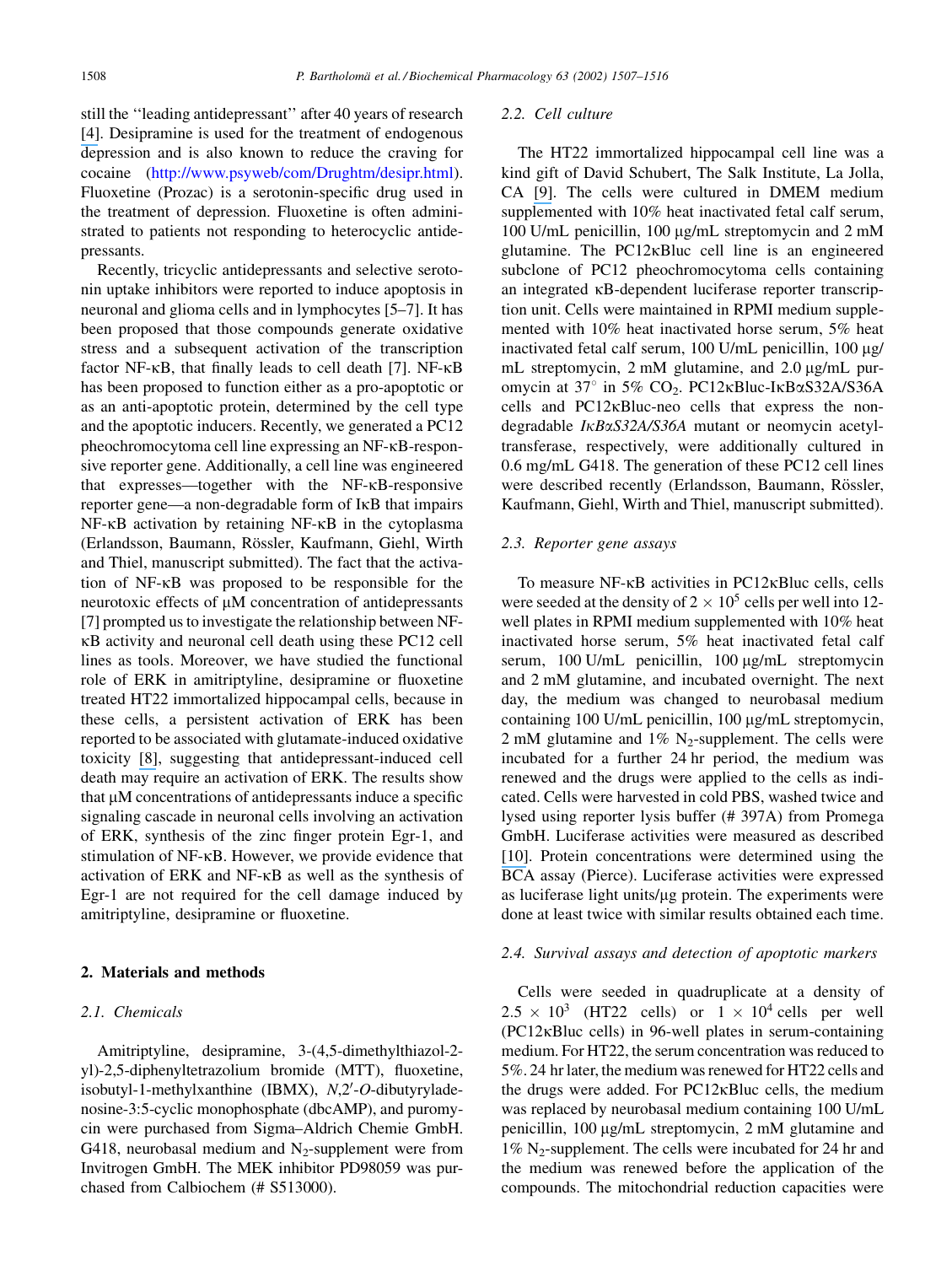determined by quantification of the levels of MTT reduction to formazan dye crystals. MTT solution (0.5 mg/mL final) concentration per well, dissolved in PBS) was added to cultures and incubated for 4 hr at  $37^{\circ}$  in  $5\%$  CO<sub>2</sub>. Cells were solubilized in 10 mM HCl containing 10% SDS, and the plates were incubated overnight at 37°. Absorbance was quantified on a BioRad Model 550 microplate reader, using a test wavelength of 595 nm. MTT-reduction was expressed as a percentage of controls.

Apoptotic DNA fragmentation was determined by terminal deoxynucleotidyl transferase-mediated 3'-tailing with TMR red-labeled dUTP (TUNEL) using the "in situ cell death detection kit" (Roche Diagnostics) according to the manufacturers protocol.

## 2.5. Preparation of nuclear extracts and Egr-1 immunoblot analysis

Preparation of whole cell extracts and nuclear extracts and detection of phosphorylated ERK and Egr-1 immunoreactivities by Western blotting were performed as previously described [11].

### 3. Results

# 3.1. Induction of neuronal cell death by amitriptyline, desipramine, or fluoxetine

The cytotoxic effects of  $\mu$ M concentrations of the antidepressants amitriptyline, desipramine, and fluoxetine on neuronal cell survival was tested in two neuronal cell lines, that have been frequently used to monitor neurocytotoxic effects. HT22 cells are immortalized hippocampal cells that are very susceptible to oxidative stress [9]. The PC12 pheochromocytoma cell line is a well known model for the study of neuronal differentiation, signaling and cell death [12]. Here, we used a subclone of PC12 cells containing an integrated NF-KB responsive reporter gene (see below). To study the effects of antidepressants on cell survival, HT22 and PC12KBluc cells were treated with different concentrations of amitriptyline, desipramine, or fluoxetine, respectively. Cells were incubated for 24 hr with the indicated concentrations of these compounds and the mitochondrial reduction capacities were measured using the reduction of MTT to formazan dye crystals. In this assay, colorless tetrazolium salts are reduced by mitochondrial NADP(H)-dependent dehydrogenases to form a colored product termed formazan that was subsequently detected spectrophotometrically. The data are presented in comparison to the amount of formazan formed in the absence of the cytotoxic compound. Fig. 1 (left panels) shows that concentrations of 50  $\mu$ M amitriptyline, 10  $\mu$ M desipramine, and  $20 \mu M$  fluoxetine were neurotoxic for HT22 cells. For PC12<sub>K</sub>Bluc cells, slightly higher concentrations were necessary to exhibit similar effects. As shown



Fig. 1. Induction of cell death in HT22 and PC12KBluc cells by antidepressants. HT22 and PC12KBluc cells were exposed for 24 hr to different concentrations of amitriptyline, desipramine, or fluoxetine as indicated. The cytotoxic effects of the applied compounds were determined spectrophotometrically by the MTT method.

in Fig. 1 (right panels), concentrations of  $100 \mu M$  amitriptyline, 50  $\mu$ M desipramine, and 50  $\mu$ M fluoxetine were neurotoxic for PC12KBluc cells. Please note that these concentrations are usually not found in patients treated with antidepressants (usual dose: amitriptyline, 100-200 mg per day; desipramine, 100–200 mg per day; fluoxetine,  $20-40$  mg per day [1]). For amitriptyline and desipramine, a typical concentration of 100–250 ng/mL is found in the serum, whereas toxic effects can be expected at serum concentrations above 500 ng/mL [1].

# 3.2. Induction of ERK phosphorylation and Egr-1 biosynthesis by antidepressants in HT22 cells

The activation of ERK is often associated with a mitogenic response that counteracts cell death-inducing signals. Surprisingly, a persistent activation of ERK has been reported to be associated with glutamate-induced oxidative toxicity in HT22 cells. Likewise, inhibition of the ERK activation protected HT22 cells from glutamate toxicity [8]. Therefore, we tested whether the antidepressants amitriptyline, desipramine, and fluoxetine function as activators of ERK. HT22 cells were cultured in medium containing 5% fetal calf serum. Cells were treated with 50 µM amitriptyline, 10  $\mu$ M desipramine, or 20  $\mu$ M fluoxetine for 2, 5 and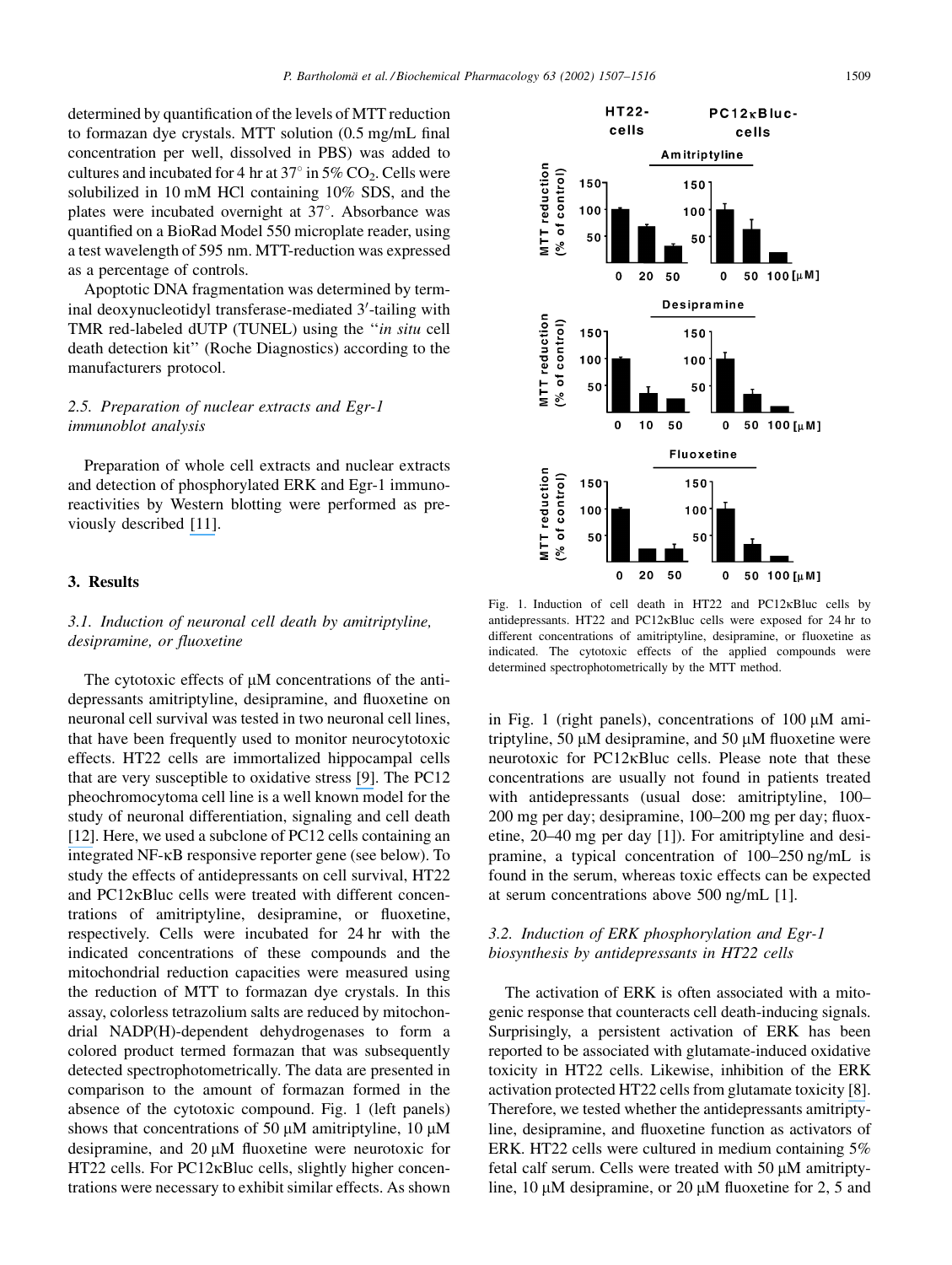10 min. Whole cell extracts were prepared and ERK activation monitored by Western blotting using an antibody against the phosphorylated form of the kinase. The antibody mainly detected the activated p42 isoform of ERK termed ERK2. Fig. 2A shows that administration of amitriptyline, desipramine, or fluoxetine triggered a rapid phosphorylation, i.e. activation of ERK2 in HT22 cells.



Fig. 2. Phosphorylation and activation of extracellular signal-regulated protein kinase and stimulation of Egr-1 biosynthesis in HT22 cells following administration of antidepressants. (A) HT22 cells were cultured in medium containing 5% serum for 24 hr, treated with 50  $\mu$ M amitriptyline, 10 µM desipramine, or 20 µM fluoxetine for 2, 5 and 10 min or left untreated (control). Whole cell extracts were prepared and subjected to Western blot analysis. The blot was incubated with an affinity purified rabbit antibody directed against the phosphorylated active form of p42 (ERK2). The antibody reacts weakly with p44 (ERK1). (B) HT22 cells were treated with 50  $\mu$ M amitriptyline, 10  $\mu$ M desipramine, or 20  $\mu$ M fluoxetine for 1, 3 and 5 hr or left untreated (control). Nuclear extracts were prepared and subjected to Western blot analysis with an antibody recognizing Egr-1.

This activation was of transient nature, because the levels of phosphorylated ERK2 decreased already 10 min later.

Activation of ERK is frequently coupled to an induction of Egr-1 transcription, due to the phosphorylation and activation of the ternary complex factor Elk1 [11,13]. Egr-1 is a zinc finger transcriptional regulator connecting signaling pathways to changes of the gene expression program. Interestingly, it has been proposed that Egr-1 may function as a pro-apoptotic protein [14]. To test the effect of antidepressants on Egr-1 biosynthesis, HT22 cells were cultured in medium containing 5% serum for 24 hr. Cells were incubated with 50  $\mu$ M amitriptyline, 10  $\mu$ M desipramine, or 20  $\mu$ M fluoxetine for 1, 3 and 5 hr. Nuclear extracts from drug and vehicle treated cells were prepared and analyzed for Egr-1 immunoreactivity. Weak Egr-1 immunoreactivity was observed in the absence of the compounds. However, amitriptyline, desipramine, and fluoxetine strikingly induced Egr-1 biosynthesis, with highest amounts observed after 1–3 hr of stimulation (Fig. 2B). This induction of Egr-1 biosynthesis was transient, as we observed a decrease in Egr-1 immunoreactivity after 5 hr of incubation with the drugs.

## 3.3. Effects of ERK inhibition on neuronal cell death of HT22 cells

To verify the role of ERK and Egr-1 in antidepressantinduced cell death, we preincubated HT22 cells with PD98059. This compound inhibits phosphorylation of the MEK, thus blocking the activation of ERK [15]. As shown in Fig. 3A, PD98059 blocked efficiently the induction of Egr-1 synthesis by amitriptyline, desipramine, or fluoxetine, indicating that the activation of ERK is required for  $Egr-1$  gene transcription. Next, we tested the cytotoxic activity of amitriptyline, desipramine, and fluoxetine under conditions where the ERK signaling pathway was blocked by PD98059. HT22 cells were preincubated with PD98059 and than challenged with either amitriptyline, desipramine, or fluoxetine. The cytotoxic effects were determined by the MTT assay. Fig. 3B shows that incubation with PD98059 caused a slight decrease in the mitochondrial reduction capacities. However, additional challenge with either amitriptyline, desipramine, and fluoxetine strikingly decreased the mitochondrial reduction capacities of HT22 cells, in the presence or absence of PD98059. We conclude that the activation of ERK and the biosynthesis of Egr-1 are not required for antidepressant-induced neuronal cell death.

## 3.4. Effects of sphingosine-1-phosphat-induced activation of ERK phosphorylation and Egr-1 biosynthesis on the mitochondrial reduction capacities in HT22 cells

The lipid messenger sphingosine-1-phosphate has been shown to activate ERK and Egr-1 biosynthesis in astrocytes [16,17]. To further elucidate whether both ERK activation and Egr-1 biosynthesis are linked to neuronal cell death, we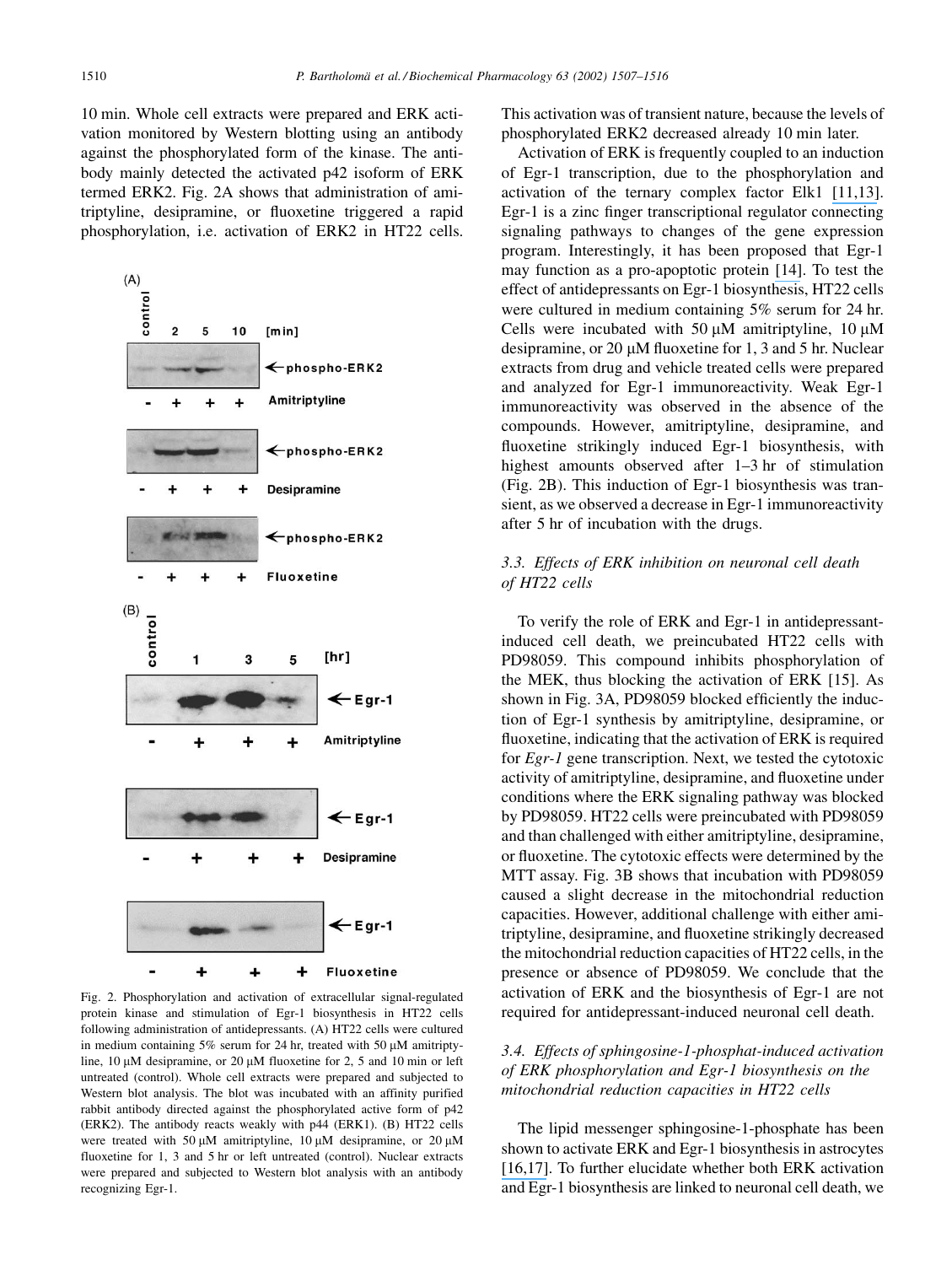

Fig. 3. Effects of PD98059 on Egr-1 biosynthesis and cell death in HT22 cells. (A) HT22 cells were preincubated for 20 hr with the MEK inhibitor PD98059 and then stimulated with 50  $\mu$ M amitriptyline, 10  $\mu$ M desipramine, or  $20 \mu M$  fluoxetine for 1 hr. As a control, cells were incubated solely with vehicle. Nuclear extracts were prepared and subjected to Western blot analysis using an antibody directed against Egr-1. (B) HT22 cells were preincubated for 20 hr with PD98059 and then stimulated with 50  $\mu$ M amitriptyline, 10  $\mu$ M desipramine, or 20  $\mu$ M fluoxetine for 24 hr. As a control, cells were incubated solely with vehicle. The cytotoxic effects of the applied compounds were determined spectrophotometrically by the MTT method.



Fig. 4. Activation of ERK and Egr-1 biosynthesis by sphingosine-1phosphate does not induce cell death in HT22 cells. (A) HT22 cells were treated with  $10 \mu M$  sphingosine-1-phosphate for 0, 2 and 5 min. Whole cell extracts were prepared and subjected to Western blot analysis. The blot was incubated with an affinity purified rabbit antibody directed against the phosphorylated active form p42 (ERK2). (B) Upper panel: HT22 cells were incubated with 10  $\mu$ M sphingosine-1-phoshate for 1, 3 and 5 hr or left untreated (control). Nuclear extracts were prepared and subjected to Western blot analysis with an antibody recognizing Egr-1. Lower panel: HT22 cells were preincubated for 20 hr with PD98059 and then stimulated with 10 µM sphingosine-1-phosphate. Nuclear extracts were prepared and subjected to Western blot analysis with an antibody recognizing Egr-1. (C) HT22 cells were treated with  $10-20 \mu M$  of sphingosine-1-phoshate for 24 hr. The cytotoxic effects of the applied compounds were determined spectrophotometrically by the MTT method.

incubated HT22 cells with sphingosine-1-phosphate. Fig. 4 shows that under these conditions, ERK is transiently activated (A). Likewise, sphingosine-1-phosphate activated the biosynthesis of Egr-1 via the ERK signaling pathway (B). However, sphingosine-1-phosphate did not trigger neuronal cell death (C), indicating that solely an activation of ERK and a subsequent synthesis of Egr-1 is not toxic for the cells.

# 3.5. Activation of NF-KB by antidepressants in PC12<sub>KBluc</sub> cells

It has been reported that the antidepressants amitriptyline, desipramine, and fluoxetine cause a moderate activa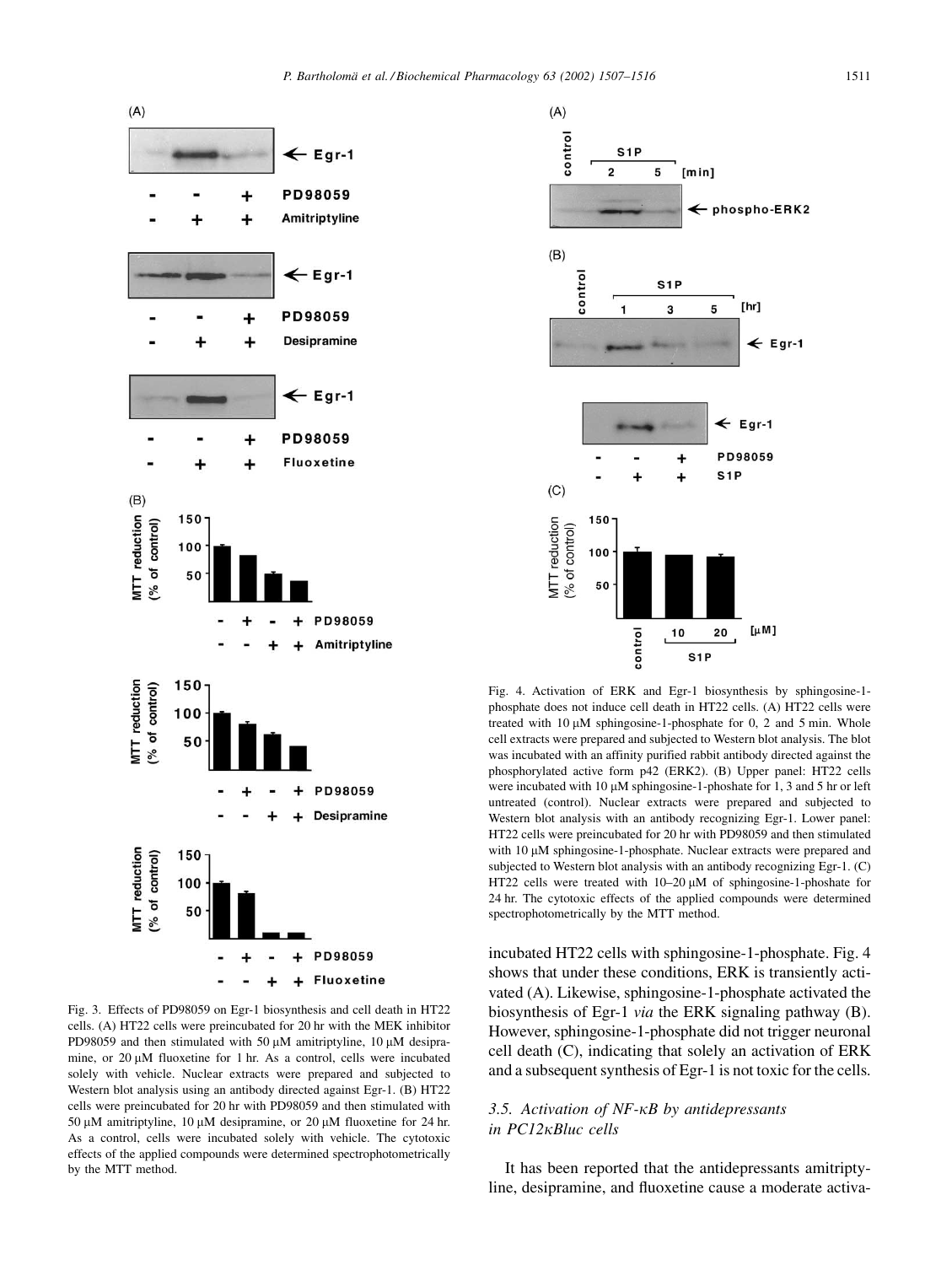tion of NF-κB in HT22 cells [7] suggesting that NF-κB may play a role in the execution of the cytotoxic/apoptotic activities of those compounds [7]. To elucidate the relationship between antidepressant-induced cell death and NF-KB activity, we employed a recently engineered PC12 cell line  $(PC12\kappa B$ luc) in the analysis containing an integrated NF-KB-responsive luciferase gene (Erlandsson, Baumann, Rössler, Kaufmann, Giehl, Wirth and Thiel, manuscript submitted). Enhanced reporter gene transcription in these cells functions as a direct indicator for an activation of NF-KB. In addition, we had already shown in Fig. 1 that amitriptyline, desipramine, and fluoxetine are cytotoxic for this PC12 cell clone. PC12<sub>KB</sub> luc cells were seeded in serum-containing medium, then cultured in a defined medium (neurobasal plus  $N_2$ -supplement) for 24 hr, and challenged with amitriptyline, desipramine, or fluoxetine for 8 hr. Cell extracts were prepared and the protein concentrations and luciferase activities determined. Luciferase activities were normalized to the protein concentration of the extracts and expressed as light units/ $\mu$ g protein. Fig. 5 shows the antidepressants triggered a concentrationdependent increase in the NF-KB activity in PC12KBluc cells. The stimulation of NF- $\kappa$ B activity by 100  $\mu$ M amitriptyline,  $100 \mu M$  desipramine, and  $100 \mu M$  fluoxetine was in the order of 44-, 50-, and 10-fold, respectively.

# 3.6. Effects of attenuation of antidepressant-induced  $NF$ - $\kappa$ B activity by elevated cAMP concentrations on the mitochondrial reduction capacities

Recently, we showed that an elevation of the intracellular cAMP concentration impaired tumor necrosis factor  $\alpha$  or phorbol ester triggered activation of NF-KB in PC12KBluc cells (Erlandsson, Baumann, Rössler, Kaufmann, Giehl, Wirth and Thiel, manuscript submitted). We therefore tested



Fig. 5. Activation of NF-KB by amitriptyline, desipramine, and fluoxetine in PC12KBluc cells. PC12KBluc cells were seeded in serum-containing medium and incubated overnight. The medium was replaced by neurobasal medium containing  $N_2$ -supplement and the cells were incubated for 24 hr. The neurobasal medium was renewed and the cells were treated for 8 hr with the indicated concentrations of amitriptyline, desipramine, or fluoxetine. Cell extracts were prepared and the protein concentrations and luciferase activities determined. Luciferase activities were normalized to the protein concentration of the extracts and expressed as light units/µg protein.

whether an increase in the intracellular cAMP concentration also blocked antidepressant-induced NF-KB activation. Cells were preincubated with the cAMP analogue dibutyryl cAMP and the phosphodiesterase inhibitor IBMX for 48 hr and then stimulated with either amitriptyline, desipramine, or fluoxetine. Cells were harvested, cell extracts prepared and the relative luciferase activities determined. Induction of NF-KB by either amitriptyline, desipramine, or fluoxetine was efficiently inhibited by an increase in the intracellular cAMP concentration (Fig. 6A). Next, we tested the neuro-



Fig. 6. Pharmacological inhibition of NF-KB has no impact on the survival of PC12KBluc cells. (A) PC12KBluc cells were cultured in neurobasal medium containing N<sub>2</sub>-supplement. Cells were preincubated for 48 hr with 0.2 mM dbcAMP and 0.1 mM IBMX. The stimulation was performed with 100 µM of amitriptyline, desipramine, or fluoxetine for 8 hr. Cell extracts were prepared, the protein concentrations and luciferase activities determined, and the relative luciferase activities calculated. (B) PC12KBluc cells were cultured in neurobasal medium containing N<sub>2</sub>-supplement. Cells were preincubated for 48 hr with 0.2 M dbcAMP and 0.1 M IBMX and then exposed to 100  $\mu$ M of amitriptyline, desipramine, or fluoxetine for 24 hr. Cytotoxicity was determined spectrophotometrically by the MTT method.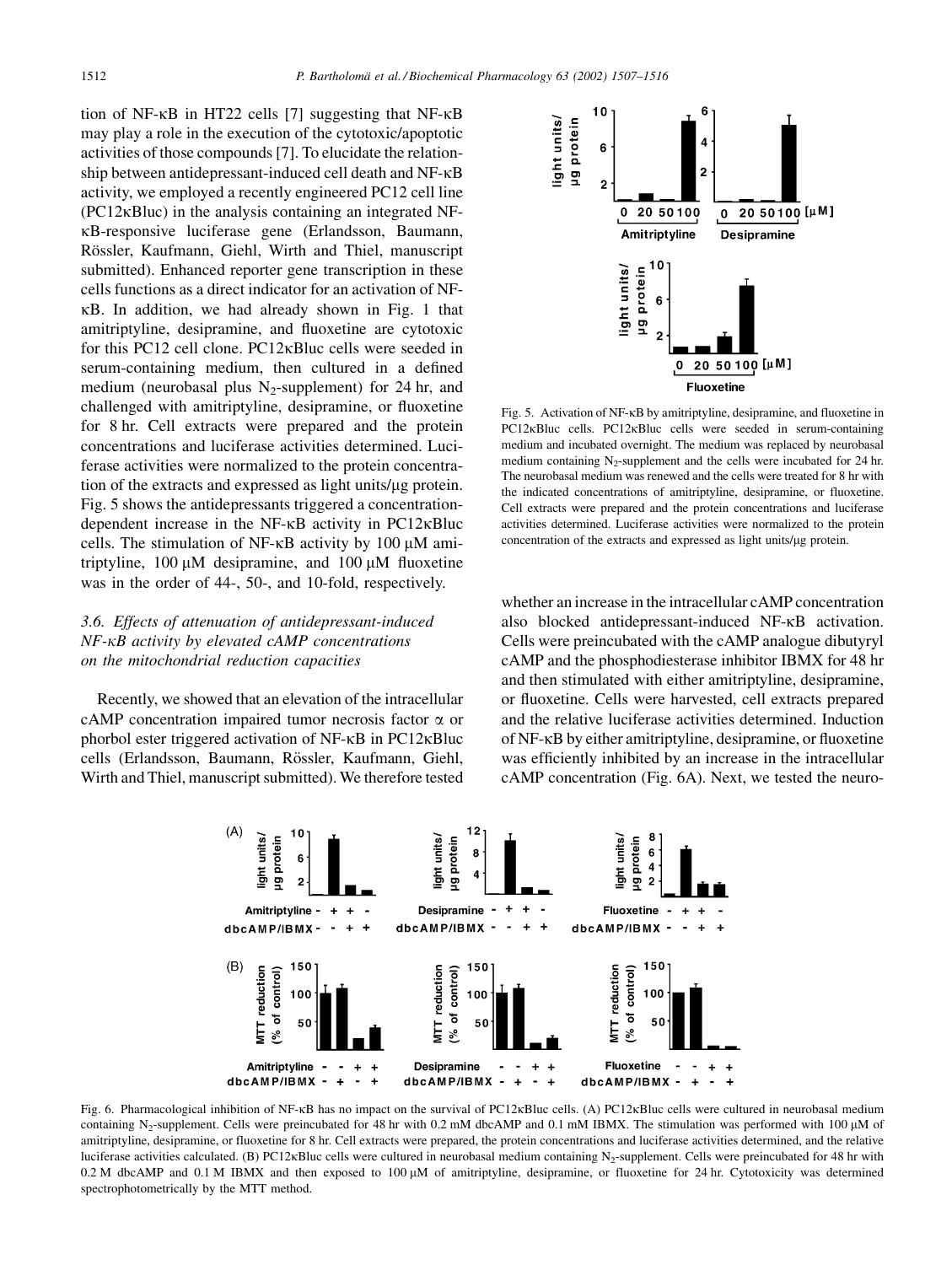toxic activity of amitriptyline, desipramine, and fluoxetine under conditions of suppressed NF-KB. PC12KBluc cells were incubated with dbcAMP and IBMX for 48 hr and then challenged with amitriptyline, desipramine, and fluoxetine for 24 hr. The mitochondrial reduction capacities were measured using the MTT assay. Fig. 6B reveales that an impairment of NF-KB activation had at the time points analyzed no impact on cell survival.

# 3.7. Effects of attenuation of antidepressant-induced NF- $\kappa$ B activity by expression of the superrepressor I $\kappa$ B $\alpha$ S32A/ S36A on the mitochondrial reduction capacities

The activation process of NF-KB requires phosphorylation and subsequent degradation of IKB. Thus, expression of a non-degradable form of IKB impairs NF-KB activity by retaining NF-KB in the cytoplasma. Recently, we generated PC12 $\kappa$ Bluc cells expressing a non-degradable  $I\kappa B\alpha S32A$ S36A mutant that contains alanine residues instead of the critical serine residues  $(PC12\kappa B\mu c-I\kappa B\alpha S32A/S36A)$ cells). As a control, we generated PC12KBluc cells expressing solely the neomycin resistance gene (PC12<sub>KB</sub>luc-neo

cells). The biological effect of IKB $\alpha$ S32A/S36A was tested in cells challenged with amitriptyline, desipramine, and fluoxetine. Fig. 7A (right panel) shows that expression of the superrepressor efficiently attenuated the antidepressant-triggered elevation of NF-KB activity. In contrast, PC12<sub>K</sub>Bluc cells expressing neomycin acetyltransferase  $(PC12\kappa Bluc-neo)$  showed a strong induction of NF- $\kappa$ B following stimulation of the cells with either amitriptyline, desipramine, or fluoxetine (Fig. 7A, left panel). We further tested the neurotoxic activity of amitriptyline, desipramine, and fluoxetine in  $PC12\kappa B\mu$ c-I $\kappa B\alpha$ S32A/S36A and PC12<sub>K</sub>Bluc-neo cells. The data show that the mitochondrial reduction capacities were reduced in IKB $\alpha$ S32A/ S36A expressing cells as a result of antidepressant treatment (Fig. 7B, right panel). We did not observe significant differences in the neurotoxic activities of amitriptyline, desipramine, and fluoxetine in PC12 cells expressing either neomycin acetyltransferase or the  $I\kappa B\alpha$  superrepressor IκBαS32A/S36A (compare Fig. 7B, left and right panels). These results indicate that NF-KB is not involved in the signaling pathway initiated by amitriptyline, desipramine, and fluoxetine that leads to neuronal cell death.



Fig. 7. Biological activity of the superrepressor IkBaS32A/S36A upon antidepressant-induced NF-kB activity and mitochondrial reduction capacity in PC12 cells. (A) PC12KBluc-neo (left panel) and PC12KBluc-IKBaS32A/S36A cells (right panel) were cultured in neurobasal medium containing N<sub>2</sub>-supplement for 24 hr and stimulated with 100  $\mu$ M of amitriptyline, desipramine, or fluoxetine for 8 hr. Cell extracts were prepared, the protein concentrations and luciferase activities determined, and the relative luciferase activities calculated. (B) PC12KBluc-neo (left panel) and PC12KBluc-IKBaS32A/S36A cells (right panel) were exposed to 100  $\mu$ M of amitriptyline, desipramine, or fluoxetine for 24 hr. Cytotoxicity was determined spectrophotometrically by the MTT method.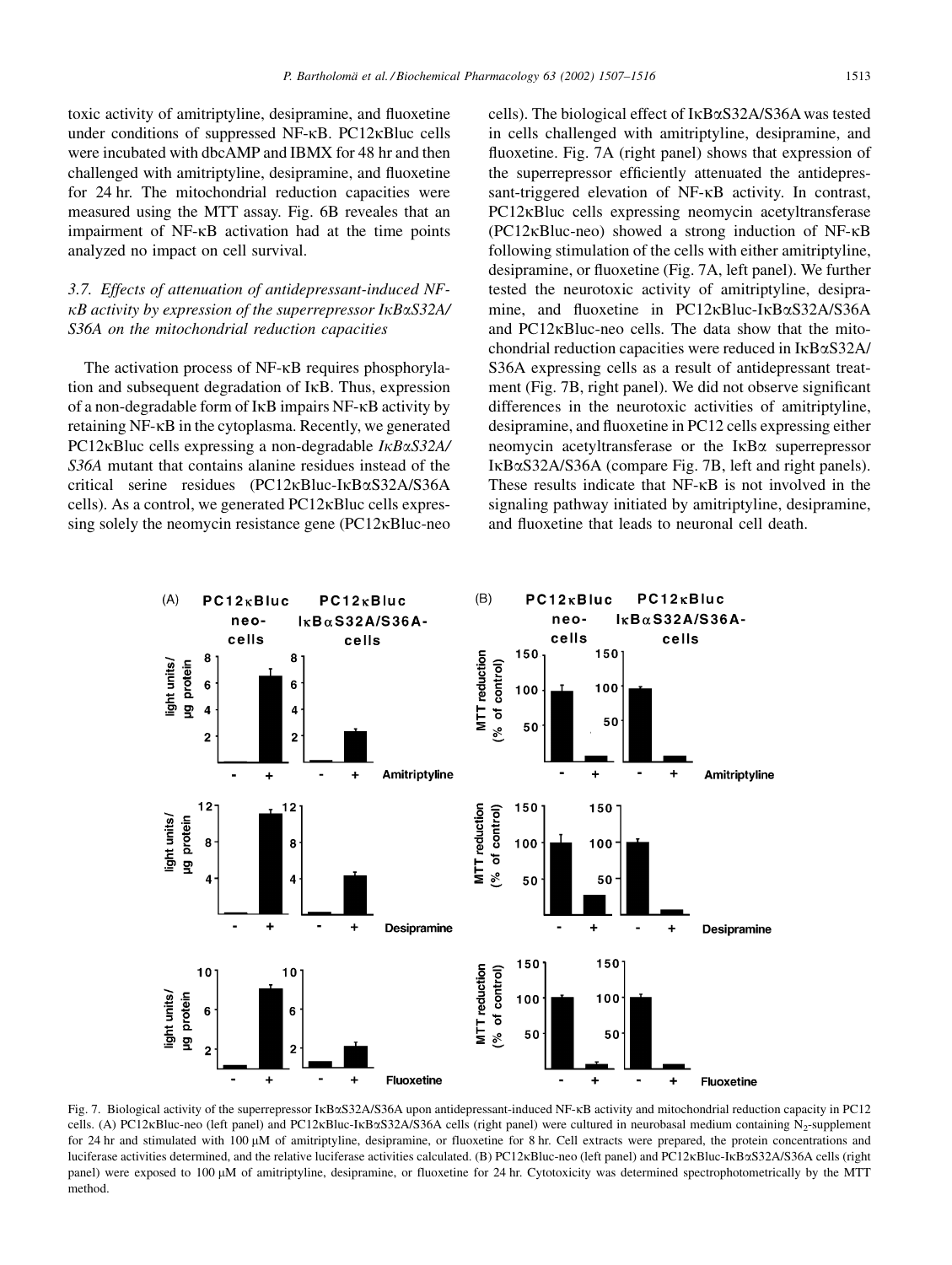# 3.8. Role of NF-KB activation for antidepressant-induced apoptotic cell death

To confirm these data, we analyzed the fragmentation of chromatin as a result of the neurotoxic challenge with antidepressants using the terminal deoxynucleotidyl transferase-mediated dUTP 3'-end-labeling (TUNEL) technique. Cells were preincubated with dbcAMP and IBMX for 48 hr and then exposed to amitriptyline, desipramine, or fluoxetine for 15 hr. Fig. 8 shows the morphology of  $PC12<sub>K</sub>B$  cells in the presence or absence of the drugs. It is clearly visible that  $\mu$ M concentrations of antidepressants killed the cells. The right panels depicts the TUNEL analysis of PC12KB cells. No chromatin fragmentation

Vehicle dbcAMP/IBMX control control **Amitriptyline** Amitriptyline **Desipramine Desipramine Fluoxetine Fluoxetine** 

Fig. 8. Attenuation of NF-KB activity in antidepressant-treated PC12KBluc cells by elevated cAMP concentration does not block programmed cell death. PC12 $\kappa$ Bluc cells were cultured in neurobasal medium containing N<sub>2</sub>supplement. Cells were preincubated for 48 hr with vehicle (left panels) or 0.2 mM dbcAMP and 0.1 mM IBMX (right panels) and then exposed to 100 μM of amitriptyline, desipramine, or fluoxetine for 15 hr. Control cells are shown on top. Cells were analyzed using the TUNEL technique with TMR red-labeled UTP. Phase contrast and fluorescence micrographs of the same locations are depicted.

was detected in the absence of the cytotoxic stimuli. TUNEL-positive cells emerged as a result of drug-treatment, indicating that these compounds initiated apoptotic cell death. The preincubation of PC12<sub>K</sub>Bluc cells with dbcAMP and IBMX, in order to attenuate NF-KB activity, did not reduce the amount of TUNEL positive cells, indicating that the level of NF-KB activity is not of any importance in drug-induced cell death. These data were confirmed in PC12<sub>K</sub>Bluc cells expressing the I<sub>KB $\alpha$ S32A/</sub> S36A superrepressor. PC12<sub>K</sub>Bluc cells died as a result of amitriptyline, desipramine, or fluoxetine treatment, despite the expression of  $I \kappa B \alpha S32A/S36A$  (Fig. 9, right panels). We did not observe a difference in either IKB $\alpha$ S32A/S36A or neomycin acetyltransferase expressing PC12KBluc cells. Taken together, these data show that the elevation of NF-KB activity by amitriptyline, desipramine, or fluoxetine is not required for the apoptotic cell death of PC12<sub>K</sub>Bluc cells.

 $PC12$  KBluc- $PC12 \kappa$ Bluc-neo  $I K B\alpha S32A/S36A$ control control **Amitriptyline Amitriptyline Desipramine Desipramine Fluoxetine Fluoxetine**  $850$ 

Fig. 9. Attenuation of NF-KB activity in antidepressant-treated cells via expression of the superrepressor  $I \kappa B \alpha S32A/S36A$  does not block programmed cell death. PC12KBluc-neo (left panels) and PC12KBluc-IKBαS32A/S36A cells (right panels) were cultured in neurobasal medium containing N<sub>2</sub>-supplement for 24 hr and exposed to vehicle (top), 100  $\mu$ M of amitriptyline, desipramine, or fluoxetine for 15 hr. Cells were analyzed using the TUNEL technique with TMR red-labeled UTP. Phase contrast and fluorescence micrographs of the same locations are depicted.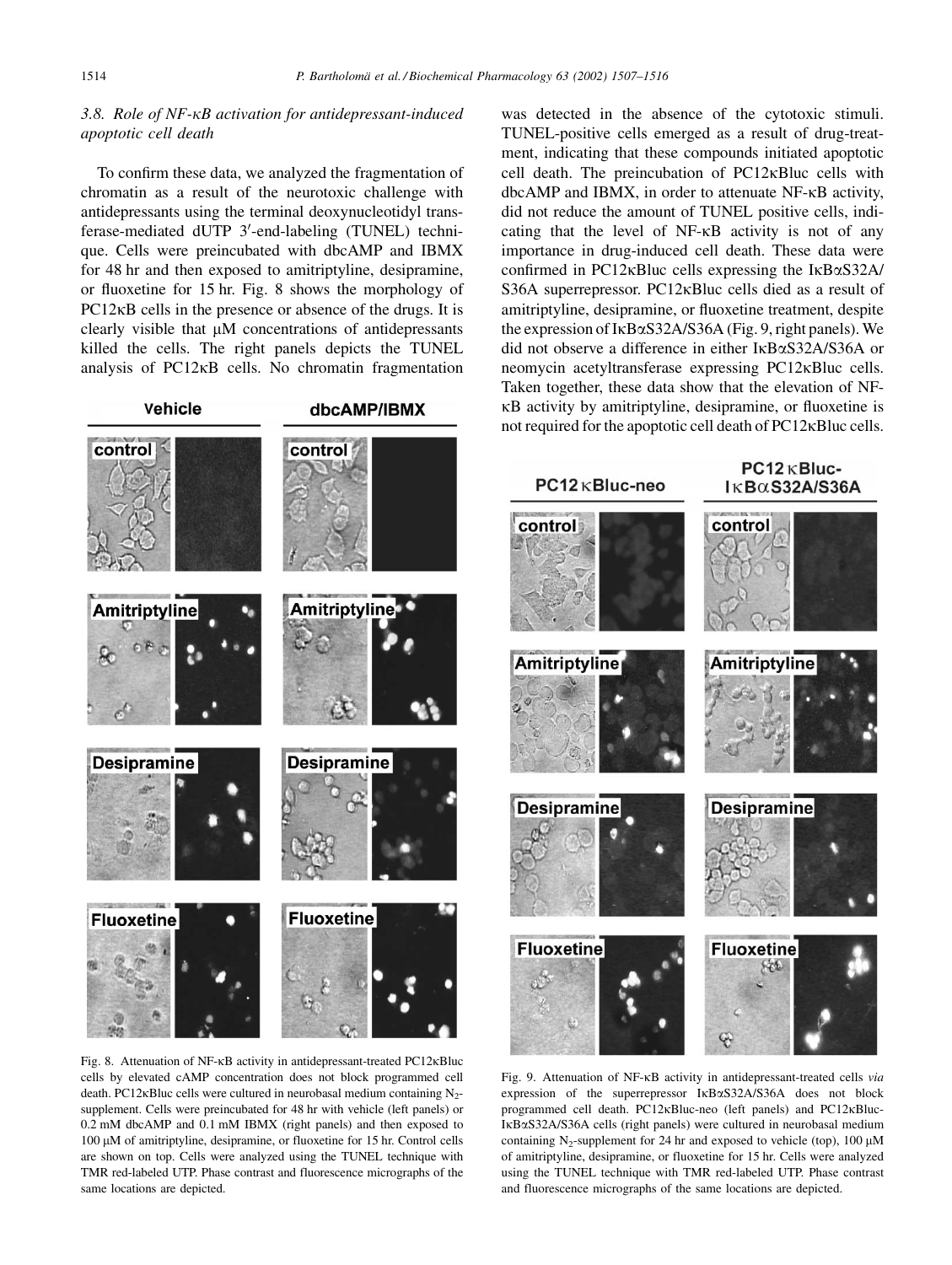# 4. Discussion

We have analyzed the signaling pathways induced by µM concentrations of the tricyclic antidepressants amitriptyline and desipramine and the serotonine reuptake inhibitor fluoxetine. It is well known that antidepressants exhibit a variety of secondary neuropharmacological reactions, in addition to their primary activity, the inhibition of the norepinephrine and/or serotonin transporter. Here, we showed that amitriptyline, desipramine and fluoxetine are very active signaling molecules, leading to an elevation of ERK and NF-KB activities and Egr-1 concentrations. Moreover, we confirmed previous observations [4–6] that these antidepressants—when applied at µM concentrations—triggered apoptotic cell death. Amitriptyline, desipramine and fluoxetine are thought to increase the generation of reactive oxygen species and trigger a reduction of intracellular glutathione levels [7]. Accordingly, the HT22 cells were more sensitive to these drugs than PC12 cells, confirming the observation that HT22 cells are particularly sensitive to oxidative stress [18].

Recently, a persistent activation of the ERK was proposed to contribute to glutamate-induced oxidative toxicity in HT22 cells [8]. Accordingly, inhibition of the ERK activating kinase MEK-1/2 protected HT22 cells from glutamate toxicity [8]. In contrast, activation of ERK has been connected with enhanced survival in cortical neurons and PC12 cells [19,20]. Here, we observed a transient activation of ERK following exposure of HT22 cells to elevated concentrations of amitriptyline, desipramine and fluoxetine. The activation of ERK was the result of a specific activation of the MAP kinase signaling pathway, as shown by the effects of PD98059, a specific MEK inhibitor. However, this activation of ERK was not required for the cytotoxic effects of the drugs since inhibition of ERK activation by PD98059 did not block antidepressantinduced cell death. Moreover, incubation of HT22 cells with PD98059 slightly reduced cell survival, indicating that the ERK signaling pathway has, at least in part, a protective effect for the cells. Further investigations are required to test whether a persistent activation of ERK promotes cell survival in antidepressant-treated HT22 cells. Recently, an activation of the MEK/ERK signaling pathway by the chemotherapeutic drug paclitaxel has been reported [21]. According to our observation, inhibition of MEK did not alter the cell death induced by paclitaxel  $[21]$ .

One of the targets of the ERK signaling pathway is the gene encoding the transcriptional regulator Egr-1 [13]. A variety of environmental signals including growth factors induce *Egr-1* gene expression suggesting that Egr-1 couples extracellular signals to long-term responses by altering expression of Egr-1-regulated target genes. Since the discovery of the *Egr-1* gene as an "early growth response gene" [22], research was directed towards a function of Egr- $1$  in growth and proliferation. However, Egr-1 activation has also been linked to cell death [14]. In the nervous system, an enhanced expression of Egr-1 has been connected with neuronal apoptosis of cerebellar granule cells [23]. Here, we have shown that cell death induced by elevated concentrations of amitriptyline, desipramine, or fluoxetine is accompanied by a rapid synthesis of Egr-1. However, we demonstrated that an impairment of Egr-1 biosynthesis has no effect upon HT22 cell survival. These data indicate, that Egr-1 plays under these circumstances no substantial role in the apoptotic signaling cascade triggered by antidepressants in HT22 cells.

NF-KB has been proposed to function either as a proapoptotic or as an anti-apoptotic protein, determined by the cell type and the apoptotic inducers. The protective effect of NF-KB was demonstrated by p65 knock-out mice that died at day 14/15 of embryonic development, due to massive apoptosis of hepatocytes [24]. In the nervous system, the activation of NF-KB has been connected with an enhanced neuronal survival [25] but also with an induction of cell death [26,27]. Accordingly, NF-KB has been suggested to be crucial for the neurotoxic effects of antidepressants [7]. Using a PC12 cell clone with an integrated NF-KB responsive transcription unit, we confirmed that amitriptyline, desipramine, and fluoxetine activated the transcriptional activity of NF-KB when applied to the cells in  $\mu$ M concentrations. This effect was specific, because expression of a non-degradable  $I \kappa B\alpha$  mutant attenuated antidepressant-induced stimulation of NF-KB, indicating that those compounds activate the IKB kinase complex. Furthermore, no NF-KB activation was detected following incubation of the cells with toxic concentrations of  $H_2O_2$ ,  $K_2Cr_2O_7$ , MnCl<sub>2</sub>, or C<sub>2</sub>-ceramide (Erlandsson, Baumann, Rössler, Kaufmann, Giehl, Wirth and Thiel, manuscript submitted). However, inhibition of NF-KB activity by either an elevation of the intracellular cAMP concentration or by expression of a non-degradable IKB superrepressor demonstrated that an induction of NF-KB is not the molecular mechanism underlying antidepressantstimulated neuronal cell death.

Here, we have shown that amitriptyline, desipramine and fluoxetine induced signaling pathways in neuronal cells leading to an activation of ERK and NF-KB as well as to enhanced Egr-1 synthesis. However, the activation of ERK and  $NF$ - $\kappa$ B is not required for the apoptotic signaling cascade induced by amitriptyline, desipramine, or fluoxetine. Furthermore, an impairment of the Egr-1 biosynthesis did not rescue the cells. Recently, the generation of reactive oxygen intermediates has been described as a result of antidepressant-treatment of HT22 cells, followed by a concomitant reduction of the intracellular glutathione concentrations [7]. Neuronal cell death may thus be the result of oxidative stress and the reduction of the cellular antioxidative capacity. Reactive oxygen intermediates are known to function as messengers in the activation of NF- $\kappa$ B [28]. Furthermore, the transcription factor Elk1 has